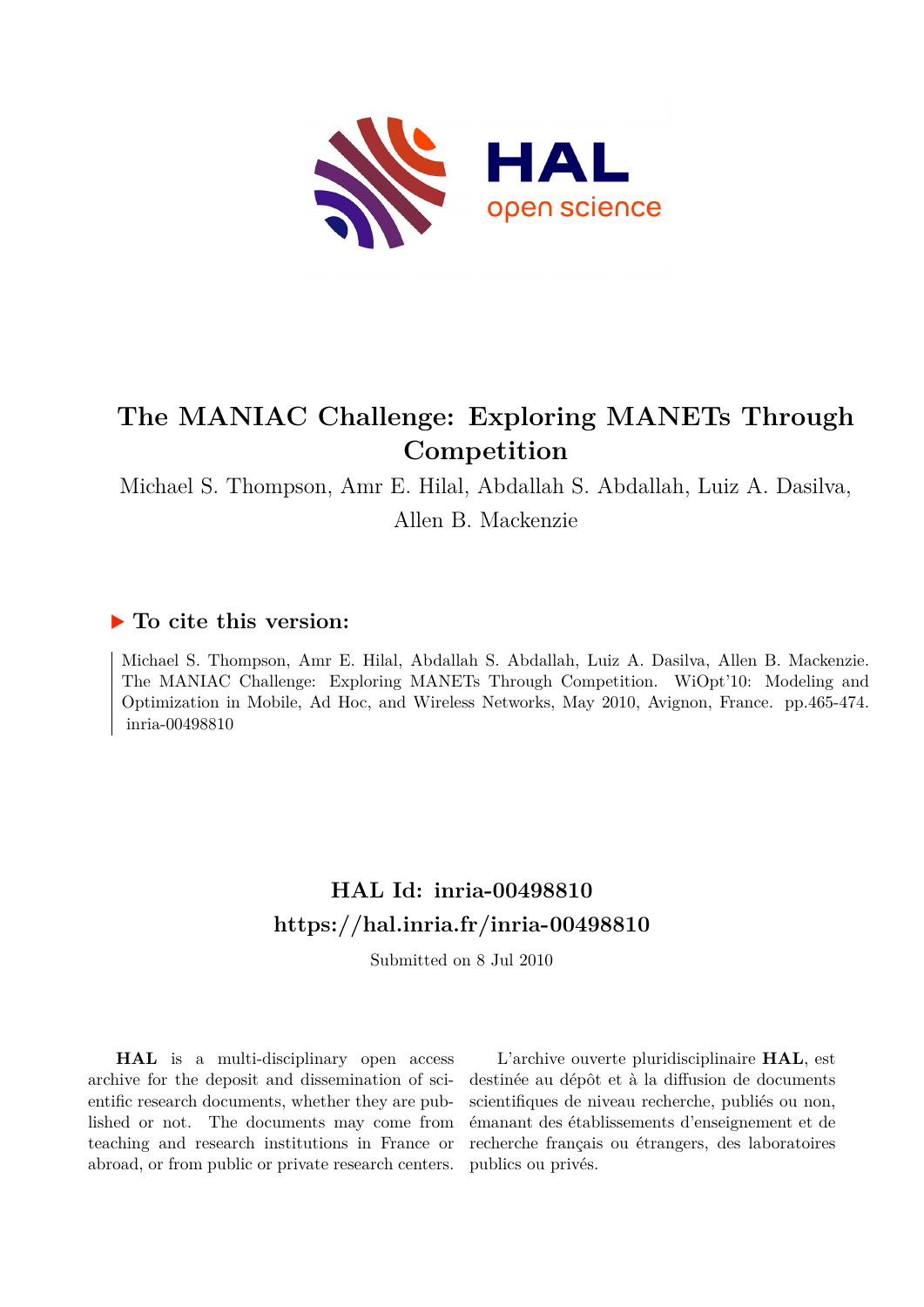# The MANIAC Challenge: Exploring MANETs Through Competition

Michael S. Thompson<sup>1</sup>, Amr E. Hilal<sup>2</sup>, Abdallah S. Abdallah<sup>2</sup>, Luiz A. DaSilva<sup>2</sup>, Allen B. MacKenzie<sup>2</sup>

<sup>1</sup>Bucknell University, Lewisburg, PA, USA

<sup>2</sup>Virginia Tech, Blacksburg, VA, USA

michael.thompson@bucknell.edu, (ahilal, yarab, ldasilva, mackenab)@vt.edu

*Abstract*— In this paper we discuss the MANIAC Challenge, a cooperative and competitive approach to MANET networking research. Our goal was to create an opportunity for researchers to come together and compete in a MANET-based competition where points were awarded for received traffic and deducted for use of node resources, including packet forwarding. Using software we created, each team built a participation strategy that allowed them to decide how much they would participate in forwarding traffic for other nodes. This exercise turned out to be a resounding success and a wealth of data was gathered about traffic patterns, network behavior, node behavior, and the impact of node participation strategies on the MANET. The major observations of this work are that location and hardware can affect node performance, node participation can affect the larger network in some circumstances, and node mobility patterns can vary based on the goal of the node.

#### I. INTRODUCTION AND MOTIVATION

Mobile ad hoc networks (MANETs) have been a popular research topic for many years. Yet much of the research on MANETs has focused on simulation and testbed studies, while plans for actual deployment of large-scale MANETs remain limited primarily to military and single-vendor public safety applications. There is uncertainty, in fact, as to whether a largescale distributed ad hoc network created with hardware and software from many different vendors and controlled by many different administrative entities is even viable. The emergence of software-defined radios and, eventually, cognitive radios, may bring efficiencies in the use of spectrum and ultimately yield greater throughput, but the use of such radios in an ad hoc environment also opens new question: How can interoperability and cooperation among nodes in the network be assured?

Questions linger about how well MANETs will work in the wild, i.e., outside tightly controlled lab environments or military deployments. Are simulation results reported in the literature too optimistic about performance that can be achieved in these networks? Is it feasible to transport real-time traffic, with even modest quality of service (QoS) guarantees, in an ad hoc environment? What are the incentives for a node to perform services (such as routing) for others? We developed and organized the Mobile Ad hoc Networking Interoperability and Cooperation (MANIAC) Challenge, a competition where nodes are programmed and operated by competing teams to form a MANET and carry real- and non-real-time traffic, to address some of these questions.

The impact of node cooperation on the performance of mobile ad hoc networks has been widely discussed and simulated; see for instance published work on resource sharing and reputation schemes [1]–[9], as well as related work on cooperation in peer-to-peer networks [10], [11]. However, the opportunity to observe an uncoordinated ad hoc network (one in which individual decisions are not pre-programmed by some central entity) is rare. The MANIAC Challenge allowed us such an opportunity.

#### II. THE COMPETITION

The MANIAC Challenge is a competition that provides a unique opportunity to study spontaneously-deployed, uncontrolled MANETs, where users make their own decisions regarding tradeoffs between self-interest and common network goals. We view the competition as an educational tool, to encourage students to become engaged in hands-on research in wireless networking, as well as a research experiment, giving us a window into the likely behavior of a MANET of selfinterested users whose dynamics we, as researchers, cannot directly control.

During each competition, teams from all over the world came together to form one large MANET. Each team operated two laptops with IEEE 802.11b/g capabilities and was responsible for positioning and moving their own nodes. As the organizers, we operated a set of source nodes, from which we generated multiple real-time and non-real-time data streams to be delivered to each participating node over this MANET. Each team's objective was to ensure the delivery of data streams destined to them while consuming as little energy as possible in forwarding packets for other nodes.

During the competition, our set of source nodes were arranged such that no single team was capable of receiving all data streams without collaboration from nodes from other teams. During the course of the competition itself, the source/destination pairs for streams associated with each team rotated, to "average out" effects unrelated to the teams' strategies (e.g., interference, mobility, presence of physical obstacles) on the delivery of data streams to each team.

Winning teams were declared in two categories: performance and design. The performance winner was determined after an objective evaluation of the performance of the teams during the competition. The objective evaluation was based on: (a) measurements on the traffic flows received, and (b)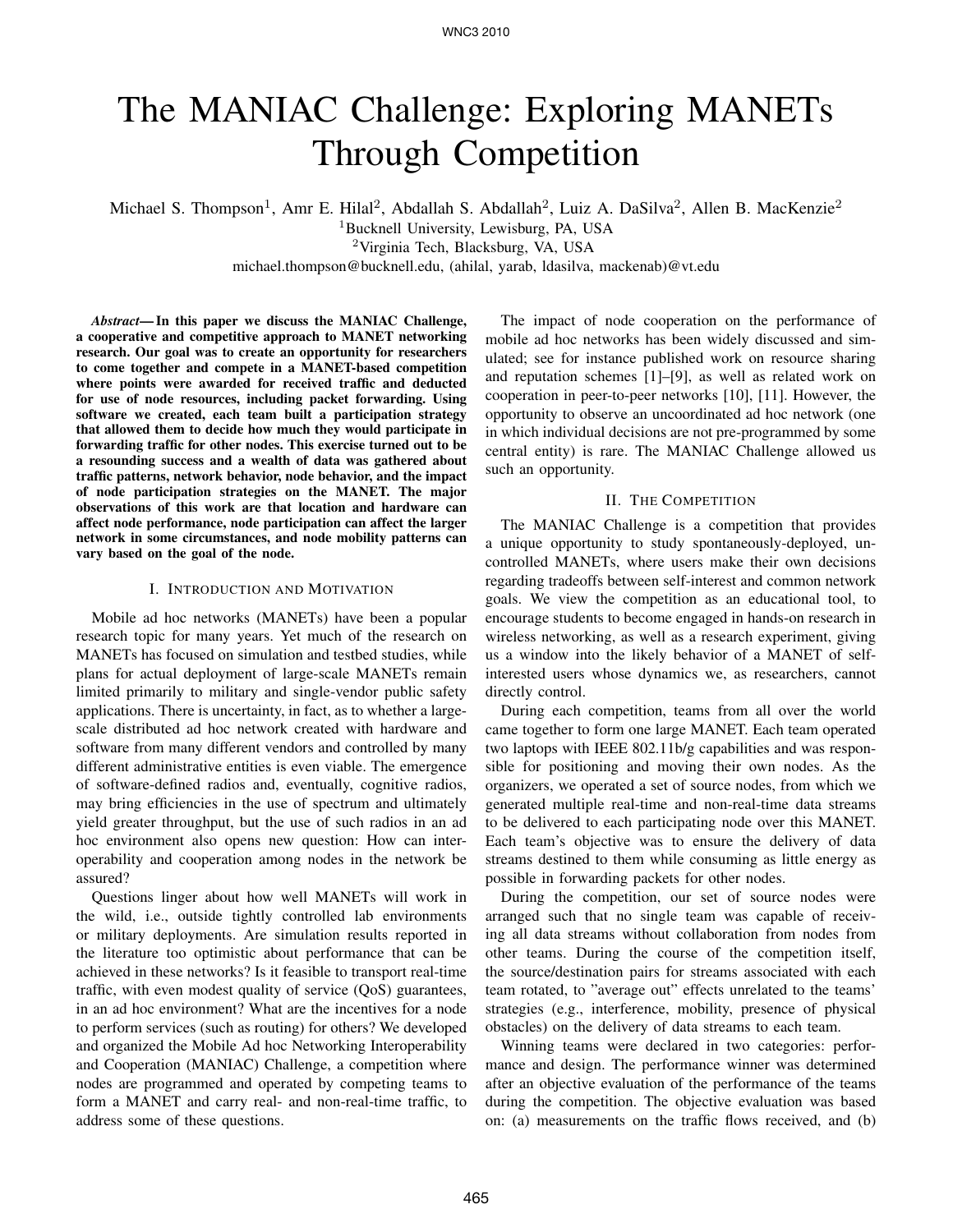measurement of a proxy for energy consumed by each team in forwarding packets. A team was awarded ten (10) points for each received non-real-time packet that belonged to one of their flows (i.e., flows with one of the team's laptops as their intended destination), and ten (10) points for each realtime packet belonging to one of their flows received by a specified deadline. A team lost one (1) point for each packet it forwarded, excluding control traffic. The design winner was selected through a qualitative assessment of strategies by the organizers, who observed the competition and attended presentations from participating teams describing their strategies. From our point of view, who won the competition is less important than what we were able to learn from the network that emerged during the competition, and hence the latter is the focus of this paper.

The first MANIAC Challenge (denoted MANIAC07) was held in November 2007, in conjunction with IEEE Globecom, and the second (denoted MANIAC09) was held in March 2009, in conjunction with IEEE PerCom. Participants represented academic institutions in Europe, the U.S., and Africa; while most teams comprised graduate students, both competitions counted with at least one all-undergraduate team.

#### *A. Implementation: the MANIAC API*

Since little of the functionality needed for the competition is normally available to userspace applications, we created a software library, the MANIAC API, that offered the following functionality.

- 1) Allow users to view packets passing through the networking stack.
- 2) Allow users to drop, forward, or redirect packets as they passed through the network stack:
	- a) Forwarded packets were forwarded using the next hop specified in the routing table; and
	- b) Redirected packets were forwarded to a userspecified next hop and ignored the routing table.
- 3) (MANIAC09 only) Allow the users to sniff packets on the network to passively observe neighboring nodes.
- 4) Log the packets entering and leaving the API.
- 5) Log the participant actions (drop, forward, redirect).

The MANIAC API was built for and runs on Linux distributions that include the 2.4 or 2.6 kernel. It relies heavily on the Netfilter library (iptables) [12]. Specifically, it uses the libnfnetlink and libnetfilter queue libraries. The MANIAC API uses the netfilterqueue to remove packets from the networking stack as they pass through the netfilter subsystem. This functionality was included in MANIAC07 and MANIAC09.

The MANIAC API consisted of one packet queue for MANIAC07 and two packet queues for MANIAC09. Both competitions included a packet queue that removed packets from the kernel networking stack, allowed the participants to examine the packet, and carried out the desired action on the packet (drop, forward, or redirect). The additional queue, added for MANIAC09, contained "sniffed" packets and allowed participants to examine the traffic that was being transmitted by neighboring nodes.

#### *B. Network Traffic*

Source nodes operated by us transmitted two types of traffic across the network, real-time and non-real-time. In MANIAC07 the real-time traffic was generated by a realtime media-streaming application and the non-real-time traffic was created by a custom-built traffic generator. Each real-time traffic stream was about 4MB long and each non-real-time traffic stream was about 500KB long.

In MANIAC09 both the real-time and non-real-time traffic streams were generated by our custom-built traffic generator. Both streams were approximately 500KB long and lasted 30 seconds.

We chose to create our own traffic generator because we could not find an open source traffic generator that created real-time traffic and that logged late packets, in addition to dropped packets.<sup>1</sup>

#### *C. Venue Floorplan*

Figure 1 shows the floorplan of the Galveston Island Convention Center at the San Luis Resort in Galveston, Texas, the location of MANIAC09. For scaling purposes, the combined Exhibit Hall area is approximately 43,000 sq. ft. Additionally, there is another level above this level that included an open area above the right-most "pre-function" area. The source nodes were placed so that they were as far away from each other as possible, but their exact locations varied slightly during the tests. We adjusted the source node locations during and in between the tests so that each source node could communicate with as few other source nodes as possible. Some of source nodes moved to the upper and lower levels of the building, as well.

The participants and source nodes were allowed to move anywhere in the "pre-function" areas, the "pre-function" area on the second level, and down the hall between the meeting rooms (on the right-hand side). Gray areas were not open to the participants or the source nodes. The competition began with both the participants and the sources nodes in the top right meeting room marked as room 8 in 1. The network was established in this area. Once all of the nodes were connected and ready, the 20-minute timer was started and everyone dispersed. The source nodes moved to their locations and typically stayed there until the end of the competition.

#### *D. Participants and Strategies*

In the literature, schemes to stimulate cooperation and mitigate the effect of selfish behavior between nodes in MANETs can be classified into two main classes [8]: virtual currency systems and reputation systems. In virtual currency systems a node receives a virtual payment for serving the network and it uses this virtual currency to pay for neighboring services. Examples of virtual currency systems include Nuglets [2] and Sprite [14]. In reputation systems, a node collects information about other nodes in the network and uses this information to

<sup>1</sup>Please contact the authors if you are interested in this software, as it is open source and publicly available.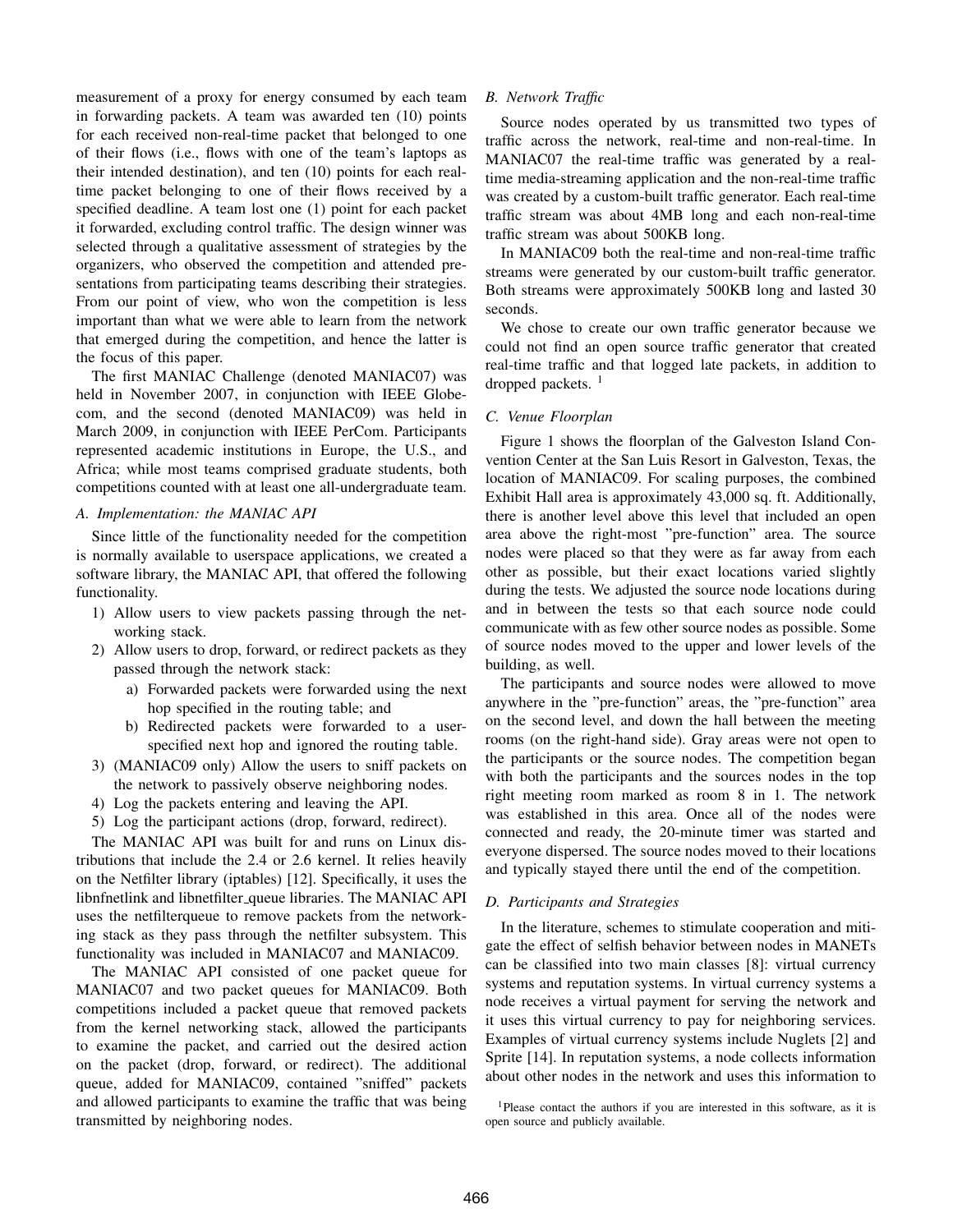

Fig. 1. Galveston Island Convention Center Floorplan [13]

assign a reputation indicator for these nodes. A node's view of another node's reputation determines how the first node will interact with the second. CONFIDANT [15] and CORE [7] are examples of reputation systems.

We saw several different ideas of cooperative strategies in MANIAC. The majority of these strategies fall in the class of reputation systems. Teams that employed a reputation scheme used the capabilities of our API to monitor their neighbors and collect information about their cooperative behavior. Then, using different techniques, every team used this information to decide how to interact with neighboring nodes. At the same time, teams tried to come up with packet forwarding strategies that balanced cooperation and selfishness to maximize points. A subset of the strategy approaches from participating teams is described below.

- In 2007, a team from Auburn University proposed a strategy that assumed that the probability of a packet successfully reaching its destination was lower when it had to traverse more hops. So, they decided to drop packets destined to nearby nodes (one or two hops away) and stop these neighbors from gaining points, while they forwarded packets destined to farther nodes because it was not worth harming their reputation by dropping a packet that has a high probability of being dropped later by other nodes.
- The same year, a team from the University of North Carolina Charlotte created a similar, yet less aggressive strategy, where they dealt with packets destined to farther nodes in a slightly different way. A packet was dropped if it was destined to the team's direct neighbor. However, if the packet was destined to a farther destination, they redirect it to the neighbor who received less traffic in the past. They defined traffic of a neighbor as the number of packets forwarded to that neighbor via the current node. Then, they dropped the packet with a probability, *p*. This probability was adaptively proportional to the ratio of the packets that the team's node forwarded to that neighbor to the total number of packets the team's node forwarded to all of its neighbors.
- In MANIAC09, a team from the Free University of Berlin, Germany, proposed a strategy called "Friendly Clustering" [16]. In this strategy, nodes were categorized into cooperative and non-cooperative sets based on their observed behavior. Nodes maintained their own routing table that was built based on their analysis of the OLSR Hello messages. The routing table stored all neighbors and their respective neighbors. The team used this table to forward packets over different routes than those determined by OLSR. Also, the team members periodically exchanged routing tables and cooperation scores for the other nodes in the network.
- A team from the University of Napoli Federico II, Italy, created a diversity paradigm where each player in the team adopted a different strategy. The first player, called "the free rider," implemented an always-drop strategy. The other player, called "the turncoat," forwarded according to a simple tit-for-tat with forgiveness strategy. The rationale behind this strategy was to enable the free rider to benefit from the teams that do not adopt retaliationbased strategies, while the turncoat established a positive rapport with teams with retaliation-based strategies.
- A team from the Arab Academy for Science and Technology, Egypt, created a strategy called "The Mongoose" [17]. In this strategy, the decision of whether to forward or drop a packet destined to some destination was based on the observed behavior of that destination. However, a node gave an advantage to nodes that were cooperative regardless of their behavior towards other nodes. The strategy calculated and kept three metrics that were used in the forwarding decision process; Anger Level, Randomness Probability, and Reputation Caring Probability. The Anger Level measured how much a node could be angry with others. This was measured for every pair of nodes by calculating the percentage of packets node A forwarded to B with respect to the total number of packets node A was supposed to forward to B. The Randomness Probability was the probability that a node was randomly controlling its traffic paying no attention to another node's reputation. The Reputation Caring Probability was the probability that a node cared about its reputation and punished selfishly behaving nodes. These metrics were used in a polynomial formula optimized for different types of strategies.
- A different approach adopted by some teams in the MANIAC competition relied on restricting the broadcast of the routing protocol control packets. By doing this, a team could include or exclude itself from the routing table of other nodes. The team from the Technical University of Kosice, Slovak Republic, adopted this approach in MANIAC07 and returned with a more advanced version in MANIAC09. Their strategy relied on providing forwarding service for nodes that could only connect to the rest of the nodes through them. The team hid from the rest of the nodes in the network. They from other nodes by capturing, modifying, and resending the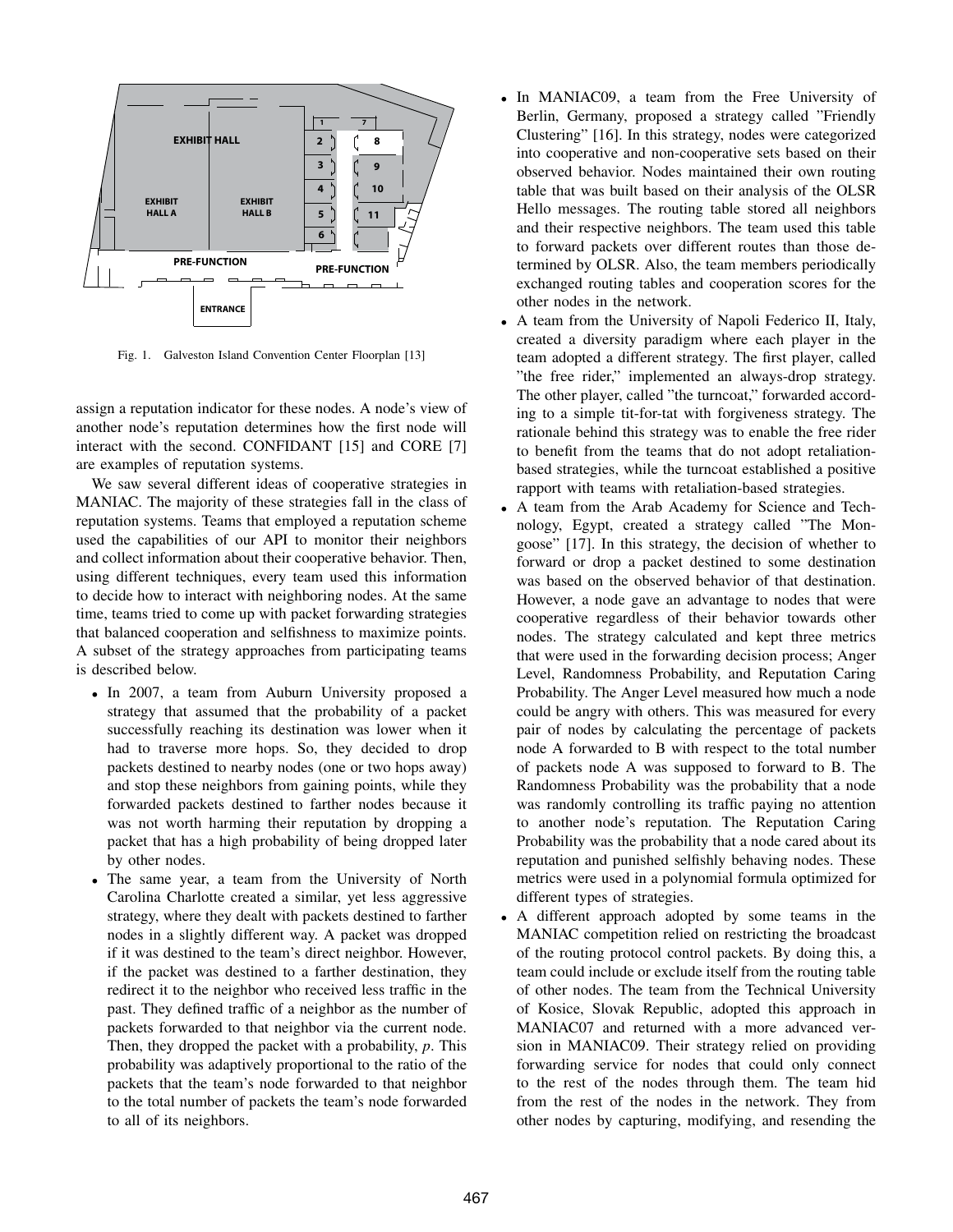OLSR Hello messages to a set of preselected nodes. Only these nodes could directly send to this team. Similarly, a node continuously checked the status of nodes it already provided service to and if it detected that a node had another way to connect to the network, the team would begin hiding from it.

#### *E. Winning Teams*

As we pointed out before, the lessons we learned from this competition are more important than having winners, however, it was important to provide incentives for the teams to participate in the competition. In fact, we consider all of the participating teams, including us, winners because we all acquired a wonderful experience in understanding the potential dynamics of a real MANET. In MANIAC07, the team from the Department of Computer Science at the University of North Carolina at Charlotte won the performance award, while the team from the Department of Computers and Informatics at the Technical University of Kosice won the design award. In MANIAC09, the team from Freie Universitat Berlin in Germany won the performance award, while the team from University of Napoli Federico II in Italy won the design award. For more information and pictures of the competition, please see the competition website at www.maniacchallenge.org.

#### III. RESULTS

The results in this section concentrate on network connectedness and how traffic flowed within the network. Unless otherwise noted, the data in this section is from MANIAC09. The tables included in this section include percentages and actual numbers for logged packets and dropped packets. The logged packet data shows the number of packets that passed through individual nodes, indicating which nodes were in the middle of the network versus those at the periphery. The dropped packet data shows the end result of the participants' strategy. However, to observe a node's behavior, traffic must have been forwarded to the node of interest, meaning that nodes that did not receive much traffic may have had little information from which to develop a strategy.

Each data point is an average of the values from the three competition runs during the MANIAC09 competition. Cells with a number indicate that packets were seen for the address combination even if that cell contains a zero (0). Cells without a number indicate that no traffic with that address combination passed through the logging node's API. This applies to all tables in this section. The row and column labels are a shortened version of the respective node's address. The mapping of node numbers to teams is shown in Table I. Due to problems with participant solutions, some nodes did not log data. These nodes are included for completeness.

Due to limited space, identical columns were combined in some tables. These are noted as such with a column heading that indicates a range. For example, a column header of "51- 54" means that columns 51, 52, 53, and 54 are identical and share the data shown in that column.

|                  | Test 1 | Test 2 | Test 3 | Average |
|------------------|--------|--------|--------|---------|
| <b>MANIAC 07</b> | 7 844  | 7.912  | 8.352  | 8.038   |
| <b>MANIAC 09</b> | 10.265 | 8.897  | 8.044  | 9.059   |

TABLE II NODE DEGREE

Finally, the term "logged" is used throughout this section to refer to an instance when a packet was processed by a node's MANIAC API. A "logging node" is the node that processed a given packet and created a log entry for that packet. The API recorded information about each packet and the action requested by the participant's strategy. This information was used to create all of the tables in this section.

#### *A. Node Degree*

Node degree is a common metric for describing a wireless network topology. Node degree is the number of neighboring nodes that a node is connected to; in the case of wireless communications a connection is defined as the ability to communicate bi-directionally. Table II shows the average node degree for MANIAC07 and MANIAC09. These values were calculated by taking the total number of one-hop routes for an instant in time and dividing this number by the number of nodes in the network. The number of nodes in the network varied by the competition and test, between 8 and 15 nodes with an average of approximately 13 nodes for both competitions. Table II shows that the nodes in both competitions were well connected and most nodes could communicate directly with each other.

#### *B. Traffic Flow*

This section discusses how the traffic flowed through the network, by relying on the number of packets that were logged by each API instance. This data is organized into two tables, one that groups the packets by the destination address and another that groups the packets by the address of the previous hop.

*1) By Destination:* Table III shows the number of packets that each node logged, grouped by the destination address of the packet being logged. This information indicates the data flows that occurred in the network as packets flowed to specific hosts. In short, it shows which nodes were in the path of the flow to a given destination host. Non-zero values in a specific row indicate that the corresponding node was a part of the path traveled by a flow. The more non-zero values that a node has, the more integral that node was in moving traffic on the network. Similarly, larger cell values indicate more involvement over time in forwarding or receiving packets to a particular node. More values with larger numbers indicates that a node was a central point in the network for a long period of time. For example, nodes 59 and 62 have a large number of non-zero row values indicating that they were highly involved in forwarding traffic. Conversely, nodes with fewer non-zero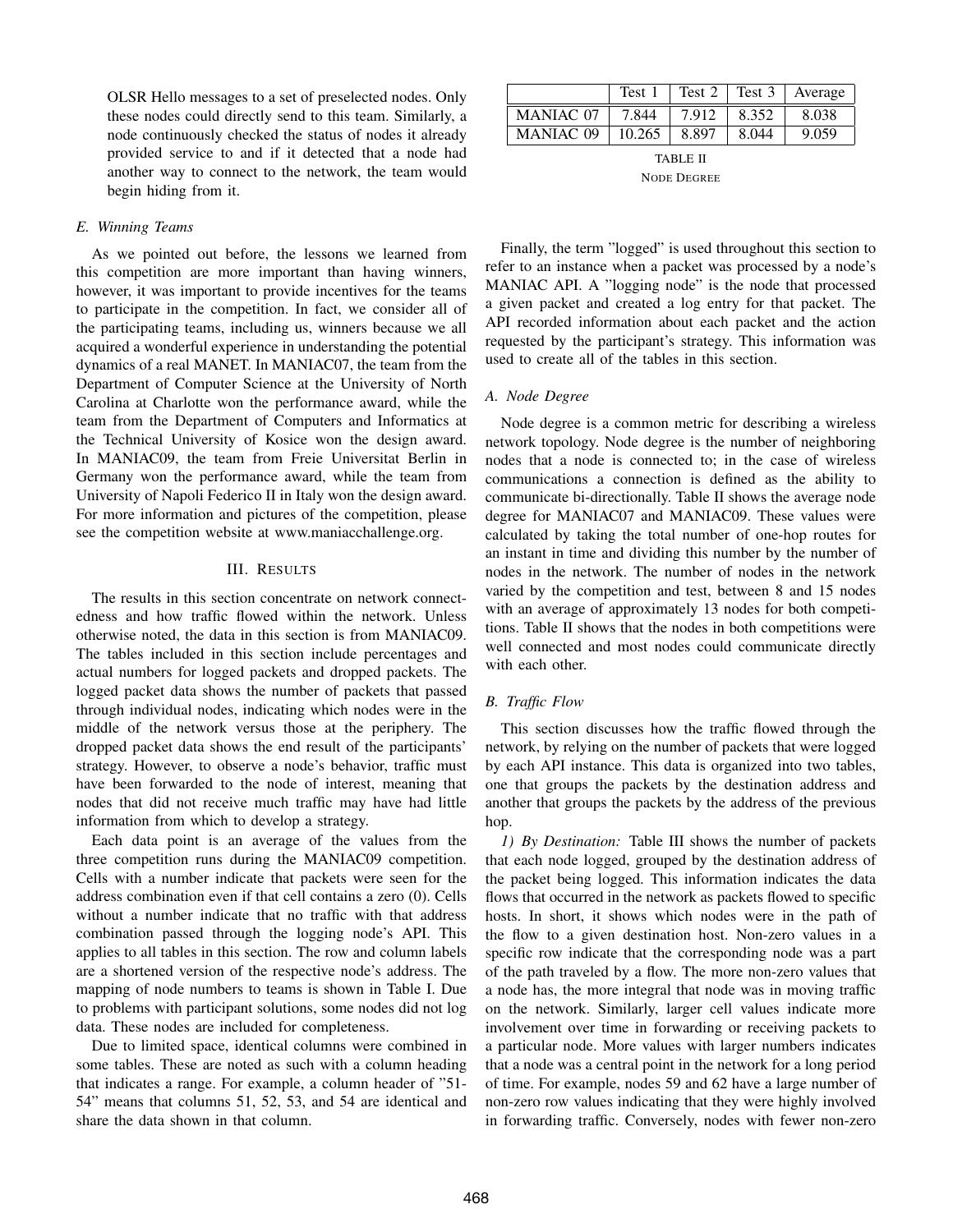| University Name                                        | <b>Strategy Name</b>       | Node Numbers |
|--------------------------------------------------------|----------------------------|--------------|
| University of Cyprus                                   | FiftySixKei                | 50, 51       |
| Arab Academy for Science and Technology                | Mongoose [17]              | 52, 53       |
| Free Univeristy of Berlin                              | Friendly Clustering [16]   | 54, 55       |
| University of Naples Federico II                       | Diversity Adaptive Routing | 56, 57       |
| University of North Carolina at Charlotte              |                            | 58, 59       |
| University of Kosice, and Charles University in Prague | Live and Let Live 2009     | 60, 61       |
| Virginia Tech                                          |                            | 62, 63       |
| University of Detroit Mercy                            | Multi Behavior             | 64, 65       |

TABLE I

LIST OF TEAMS PARTICIPATED IN MANIAC 2009 AND THEIR CORRESPONDING NODE NUMBERS

values were less involved in the network and can be considered periphery nodes.

After reviewing this data, we have the following conclusions.

- Most nodes were involved in a small number of flows, specifically 3 or fewer. Additionally, there was little spreading of traffic across the network, as only a few nodes saw traffic from their neighbors.
- As noted, most nodes did not see a majority of the traffic for other nodes. In terms of behavior and node strategy, little information about the behavior of a neighbor makes it difficult to create an appropriate strategy of how to deal with that neighbor. The converse effect could be seen, that a few nodes had a lot of historical knowledge about a small number of nodes in the network, allowing for knowledgable strategy creation.

*2) By Previous Hop:* Table IV shows the number of packets that were logged by each node, grouped by the packet's previous hop. This information indicates where dataflows came from, as received by a given node. This table should be interpreted the same way as Table III where non-zero values indicate that packets from this previous hop were recorded by a node.

This table provides a picture of where packets were coming from when logged by a node. Specifically, it shows that most nodes spent a lot of time within the transmission range of the source nodes, nodes 21 through 24. This is evident by the fact that almost all of the nodes have a large number of packets from each source – it should be noted that this does not indicate how many of these packets were destined for the logging node.

This table also shows that nodes 62 and 64 received packets that were forwarded by the majority of the nodes in the network, while most nodes in the network did not receive forwarded traffic from nodes 50 through 61, 63, and 65. This indicates that nodes 62 and 64 were actively involved in forwarding traffic through the network. Examining the raw data, we could not find a correlation between the node degree and the forwarding count, so we assume that these nodes were simply in a location that lent itself to being a center point of the network.

After reviewing this data, we draw the following conclusions.

- Most of the packets traversed a one-hop path. While all nodes received a large amount of traffic directly from the source nodes most of these packets were not forwarded by these nodes. We assume that they either dropped these packets or the packets were destined for that host. Data later in this paper indicates that it was likely the latter and the nodes were well placed to receive their own packets.
- Since most of the nodes did not forward much traffic, for whatever reasons, it is difficult to externally observe the behavior of their strategies. We were disappointed by this and desired to see the strategies having more of an impact on traffic flow.

#### *C. Traffic Dropping*

This section concentrates on the behavior of the participants' strategies. Specifically, we show data regarding how many packets were dropped, correlated to the destination and the previous sender of the packet. These two characteristics are likely to be the major factors used to categorize packet that are being forwarded. These are the major factors because participants were interested in helping or hindering specific nodes based on observed behavior and the destination address and previous sender's address are about the only information that is useful in this context. Since we, the organizers, generated all of the traffic, the source address was likely of little interest to the participants.

As noted in Section III-B.2, many of the nodes did not receive traffic from a majority of the nodes in the network. This is actually a good thing because it allows us to observe how nodes behaved towards nodes that they were both familiar and unfamiliar with. Our metrics of interest in this context are the number and percentage of packets that a node drops. Again, this data will be presented grouped by packet destination address and the previous sender of the packet. We feel these two attributes are the most interesting to participants for the reasons previously mentioned.

*1) Based on the Destination:* Table V shows the percentage of packets that were dropped by each node, grouped by the packet's destination address. This percentage is based off of the total number of packets that the dropping node received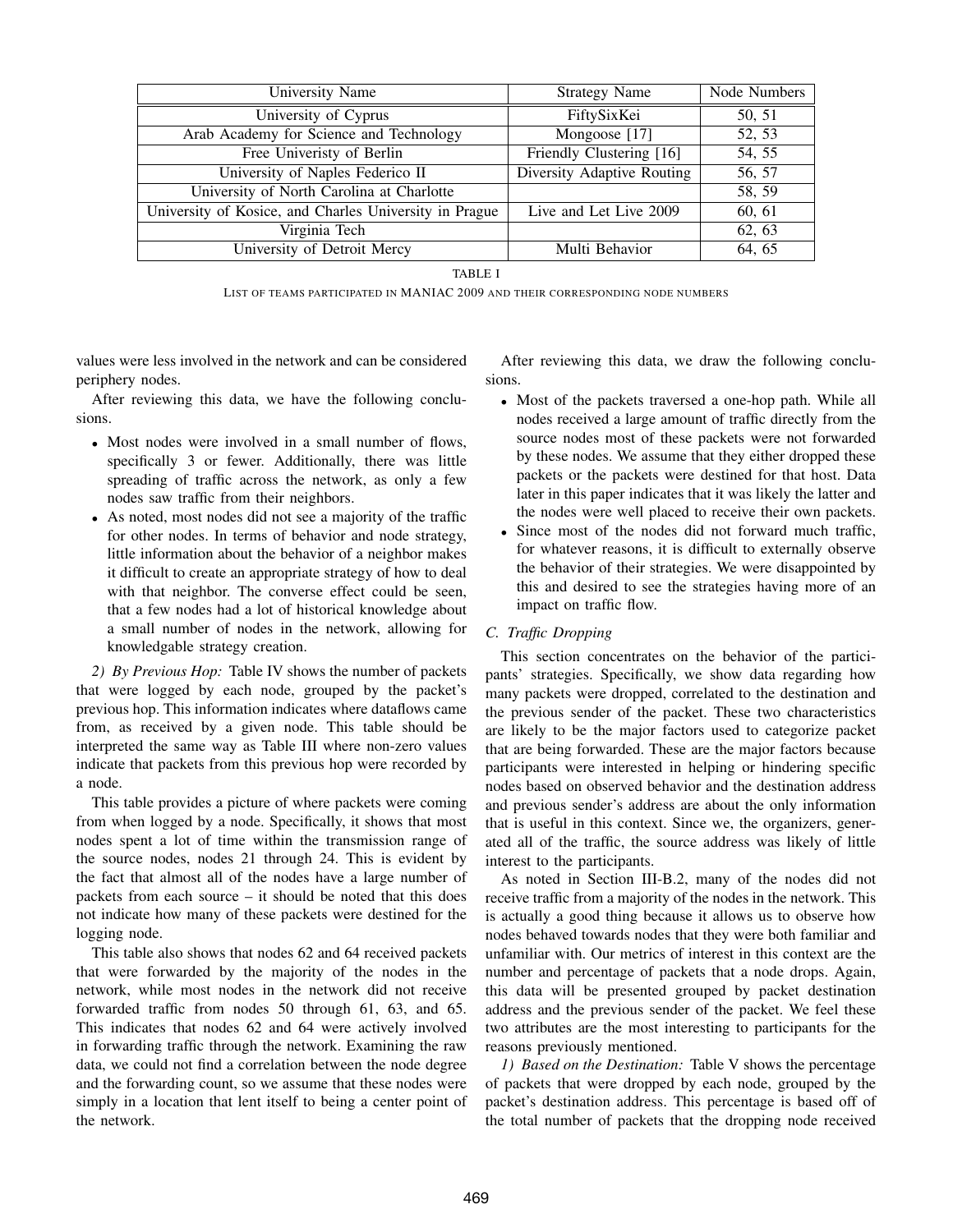|                 |          |          |          |          |          |          |          |          |          |          | $60 -$   |          |          |          |                  |
|-----------------|----------|----------|----------|----------|----------|----------|----------|----------|----------|----------|----------|----------|----------|----------|------------------|
|                 | 50       | 51       | 52       | 53       | 54       | 55       | 56       | 57       | 58       | 59       | 61       | 62       | 63       | 64       | 65               |
| 50              | 20367    | 90       | $\Omega$ | $\Omega$ | $\Omega$ | $\theta$ | 240      | $\theta$ | $\Omega$ | $\Omega$ | $\Omega$ | $\Omega$ | $\Omega$ | $\Omega$ | $\overline{0}$   |
| 51              | $\Omega$ | 7794     | $\Omega$ | $\Omega$ | $\theta$ | $\theta$ | $\Omega$ | $\theta$ | $\Omega$ | 0        | $\Omega$ | $\theta$ | $\Omega$ | $\Omega$ | $\overline{0}$   |
| 52              | $\theta$ | $\theta$ | 1791     | $\Omega$ | $\theta$ | $\theta$ | $\Omega$ | $\theta$ | $\Omega$ | $\theta$ | $\theta$ | $\theta$ | $\Omega$ | $\theta$ | $\overline{0}$   |
| 53              |          |          |          |          |          |          |          |          |          |          |          |          |          |          |                  |
| 54              | $\Omega$ | 1179     | $\Omega$ | $\Omega$ | 26400    | $\Omega$ | $\Omega$ | $\theta$ | 558      | $\theta$ | $\theta$ | $\theta$ | $\Omega$ | 621      | $\overline{0}$   |
| $\overline{55}$ | $\theta$ | $\Omega$ | $\Omega$ | 513      | $\theta$ | 18711    | $\theta$ | $\theta$ | $\theta$ | 321      | $\Omega$ | 1350     | 993      | 204      | $\boldsymbol{0}$ |
| 56              | $\Omega$ | 588      | $\Omega$ | $\Omega$ | $\theta$ | $\theta$ | 7158     | $\theta$ | 726      | $\theta$ | $\Omega$ | $\Omega$ | $\Omega$ | $\Omega$ | $\overline{0}$   |
| 57              | $\Omega$ | 2190     | 123      | $\Omega$ | 774      | 378      | $\Omega$ | 24549    | 414      | $\theta$ | $\theta$ | $\theta$ | $\Omega$ | $\Omega$ | $\boldsymbol{0}$ |
| 58              | $\Omega$ | $\theta$ | $\Omega$ | $\theta$ | 1233     | $\Omega$ | $\Omega$ | $\Omega$ | $\Omega$ | 372      | $\theta$ | $\theta$ | $\Omega$ | $\Omega$ | $\overline{0}$   |
| 59              | $\Omega$ | 3222     | 2517     | 501      | $\Omega$ | 642      | 1317     | 3579     | 945      | 25407    | $\Omega$ | $\theta$ | 693      | $\Omega$ | $\mathbf{0}$     |
| 60              |          |          |          |          |          |          |          |          |          |          |          |          |          |          |                  |
| 61              |          |          |          |          |          |          |          |          |          |          |          |          |          |          |                  |
| 62              | 5277     | 4551     | 4137     | 1119     | 108      | 822      | 1746     | 915      | 4833     | 3141     | $\theta$ | 25635    | 1089     | 2403     | $\mathbf{0}$     |
| 63              | $\Omega$ | 126      | $\Omega$ | $\Omega$ | $\theta$ | $\Omega$ | $\theta$ | $\Omega$ | $\Omega$ | $\theta$ | $\Omega$ | $\theta$ | 4446     | $\Omega$ | $\overline{0}$   |
| 64              | $\Omega$ | $\Omega$ | $\Omega$ | $\Omega$ | $\theta$ | $\theta$ | $\Omega$ | 597      | $\Omega$ | $\theta$ | $\Omega$ | $\Omega$ | $\Omega$ | 4683     | $\theta$         |
| 65              | 1353     | 293      | $\Omega$ | 381      | $\theta$ | $\theta$ | $\theta$ | $\theta$ | 6        | $\theta$ | $\theta$ | 1371     | 768      | 1143     | 12429            |

TABLE III

THE TOTAL PACKETS LOGGED BY EACH NODE'S API ORGANIZED BY PACKET DESTINATION. ROWS ARE THE LOGGING NODE AND COLUMNS ARE THE PACKET'S DESTINATION ADDRESS.

|    |          |          |          |          |          | $51-$    |          | 56-      |                | 59-              |          |          |          |          |
|----|----------|----------|----------|----------|----------|----------|----------|----------|----------------|------------------|----------|----------|----------|----------|
|    | 21       | 22       | 23       | 24       | 50       | 54       | 55       | 57       | 58             | 61               | 62       | 63       | 64       | 65       |
| 50 | 9        | 5385     | 7440     | 1728     | $\Omega$ | $\Omega$ | $\Omega$ | $\theta$ | $\Omega$       | $\Omega$         | 5271     | $\Omega$ | 864      | $\Omega$ |
| 51 | $\Omega$ | 51       | 4887     | $\Omega$ | 57       | $\Omega$ | $\Omega$ | $\theta$ | $\Omega$       | $\boldsymbol{0}$ | 2799     | $\Omega$ | $\Omega$ | $\Omega$ |
| 52 | 1005     | $\Omega$ | 741      | $\theta$ | $\theta$ | $\theta$ | $\Omega$ | $\theta$ | $\Omega$       | $\boldsymbol{0}$ | 45       | $\Omega$ | $\theta$ | $\Omega$ |
| 53 |          |          |          |          |          |          |          |          |                |                  |          |          |          |          |
| 54 | 4905     | 9258     | 8907     | 3404     | $\Omega$ | $\Omega$ | $\Omega$ | $\theta$ | $\Omega$       | $\mathbf{0}$     | 582      | $\Omega$ | 1702     | $\Omega$ |
| 55 | 6702     | 7665     | 4308     | 2036     | $\Omega$ | $\Omega$ | $\theta$ | $\theta$ | $\Omega$       | $\boldsymbol{0}$ | 159      | $\Omega$ | 1018     | 204      |
| 56 | $\Omega$ | $\Omega$ | 4374     | 1864     | 225      | $\Omega$ | $\Omega$ | $\theta$ | $\Omega$       | $\Omega$         | 1077     | $\Omega$ | 932      | $\Omega$ |
| 57 | 4086     | 11430    | 4419     | 5452     | $\Omega$ | $\Omega$ | 150      | $\Omega$ | $\Omega$       | $\mathbf{0}$     | 165      | $\Omega$ | 2726     | $\Omega$ |
| 58 | 1161     | $\Omega$ | $\Omega$ | 296      | $\theta$ | $\Omega$ | $\Omega$ | $\Omega$ | $\Omega$       | $\boldsymbol{0}$ | $\Omega$ | $\theta$ | 148      | $\theta$ |
| 59 | 4413     | 12375    | 10068    | 5748     | $\Omega$ | $\Omega$ | $\Omega$ | $\Omega$ | 807            | $\boldsymbol{0}$ | 2529     | 9        | 2874     | $\Omega$ |
| 60 |          |          |          |          |          |          |          |          |                |                  |          |          |          |          |
| 61 |          |          |          |          |          |          |          |          |                |                  |          |          |          |          |
| 62 | 10221    | 13401    | 4542     | 17608    | $\Omega$ | $\Omega$ | 777      | $\theta$ | $\Omega$       | $\theta$         | $\theta$ | $\Omega$ | 8804     | $\Omega$ |
| 63 | $\Omega$ | $\Omega$ | 1014     | 1598     | $\Omega$ | $\Omega$ | $\Omega$ | $\theta$ | $\Omega$       | $\boldsymbol{0}$ | 1035     | $\Omega$ | 799      | $\Omega$ |
| 64 | 789      | 4491     | $\Omega$ | $\Omega$ | $\Omega$ | $\Omega$ | $\Omega$ | $\theta$ | $\Omega$       | $\theta$         | $\Omega$ | $\theta$ | $\Omega$ | $\Omega$ |
| 65 | 2718     | 5394     | 3684     | 3488     | $\theta$ | $\Omega$ | $\theta$ | $\theta$ | $\overline{0}$ | $\theta$         | 321      | 1395     | 1744     | $\Omega$ |

#### TABLE IV

THE TOTAL PACKETS LOGGED BY EACH NODE'S API ORGANIZED BY THE ADDRESS OF THE PREVIOUS HOP. ROWS ARE THE LOGGING NODE AND COLUMNS ARE THE PREVIOUS HOP.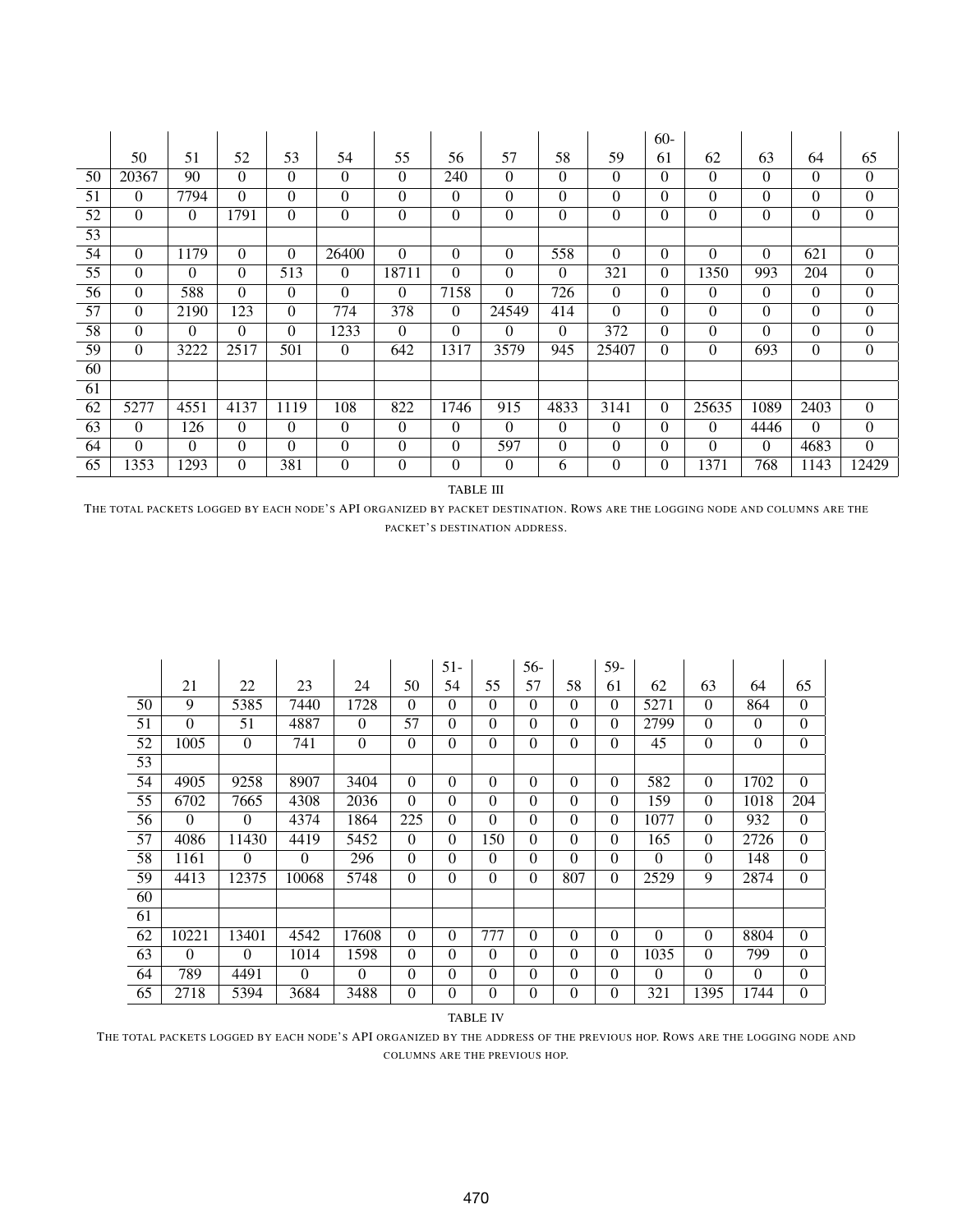destined to a specific address. The column indices are the destination address of the packet being logged and the row indices are the address of the logging node. A zero data value means that a node did not drop any packets destined for the specified node, while a blank cell indicates that no traffic destined to that (row) node was received. Zero values indicate that no traffic was dropped while values of 100 indicate that all traffic was dropped.

At first glance, the most noticeable attribute of this table is how sparse it is. This reiterates the observation that most nodes only saw traffic from a small subset of nodes in the whole network. After further inspection, it is evident that most of the values are either 0 or 100, indicating that most of the nodes took and "all or nothing" approach to forwarding traffic from neighboring nodes.

Only nodes 55 and 62 had drop percentages other than 0% and 100%. Of these two, node 62 is the most "interesting" with drop percentages that varied from 0% to 83%. This node was one of the nodes from the team that we, the organizers, fielded. This node employed a strict tit-for-tat strategy. It should also be noted that the two nodes on this team were not eligible to win the competition and actually did obtain the most points was the quantitative portion of the competition. We included this team in the competition to test how well two separate strategies would fair against other strategies. One node on the team employed a tit-for-tat strategy and the other simply forwarded every packet it was asked to forward. These nodes did not optimize their location to be in the range of as many sources as possible, like the rest of the participant nodes.

Table III alone does not completely depict how many packets were actually acted upon and thus only shows part of the impact of individual nodes. By observing the total traffic that each node received, in Table V, it is possible to calculate exactly how many packets were dropped or forwarded by each node. This is accomplished by multiplying the drop percentage in Table III by the total packets in Table V. The resulting value is the number of packets that were dropped by a host matching the destination address and logging node pair. Together these two tables accurately depict the impact that individual nodes had on individual neighbors and the network as a whole.

We have drawn the following conclusions from this data.

- Almost all of the participant strategies showed an "all or nothing" behavior, forwarding all packets destined for a host or none of the packets destined for a host. We were surprised by this behavior and expected more variable forwarding behavior.
- Participant strategies used the destination address of a packet to make decisions about how to act on a packet. This is a hypothesis, but we feel it is valid given the all or nothing behavior of the strategies. Had the participants used other information to make decisions, we think that these numbers would be between 0 and 100 instead of at 0 and 100.
- Again, the limited involvement of most nodes in the network means that nodes had limited information about how to deal with neighboring nodes.

| Node            | Drop Pct            |
|-----------------|---------------------|
| 50              | 0                   |
| $\overline{5}1$ | 0                   |
| 52              | $\overline{0}$      |
| $\overline{53}$ | $\overline{0}$      |
| 54              | 75                  |
| 55              | 73.259              |
| 56              | 66.667              |
| 57              | 83.333              |
| 58              | 50                  |
| 59              | 77.778              |
| 60              | 0                   |
| $\overline{61}$ | 0                   |
| 62              | $26.\overline{802}$ |
| 63              | $\theta$            |
| 64              | 50                  |
| $6\overline{5}$ | 75                  |
|                 |                     |
| Average         | 54.799              |

TABLE VII

THE AVERAGE DROP PERCENTAGE FOR EACH NODE AND THE AVERAGE FOR ALL NODES.

*2) Based on the Previous Hop:* Table VI shows the percentage of dropped packets grouped by the packet's previous sender. This percentage is based on the total number of packets that the logging node received from each previous sender. The column indices are the previous sender's address and the row indices are the address of the logging node. A zero data value means that a node did not drop any packets from the specific previous sender and a blank cell indicates that no traffic immediately from that (row) node was received. Zero values indicate that no traffic was dropped while values of 100 indicate that all traffic was dropped.

The values in this table vary from 0% to 100%. This data, compared with the data in Table V, leads us to believe that nodes used the destination address to make drop/forward decisions because of the variance in this table in contrast to and the striking "all or nothing" values in Table V. If both tables varied as much as this table, we would not have come to this conclusion.

Like the other tables, this data supports our assertion that nodes processed only a small subset of the streams flowing through the network.

#### *D. Global Impact of Strategies*

Given the data from the previous sections, this section discusses the impact the strategies had on the observed traffic flows. Table VII shows the average drop percentage for each node. Overall, the nodes have an average drop percentage about of 55%. If all of the traffic in the network passed equally through all of the nodes in the network, the loss should be around 50%.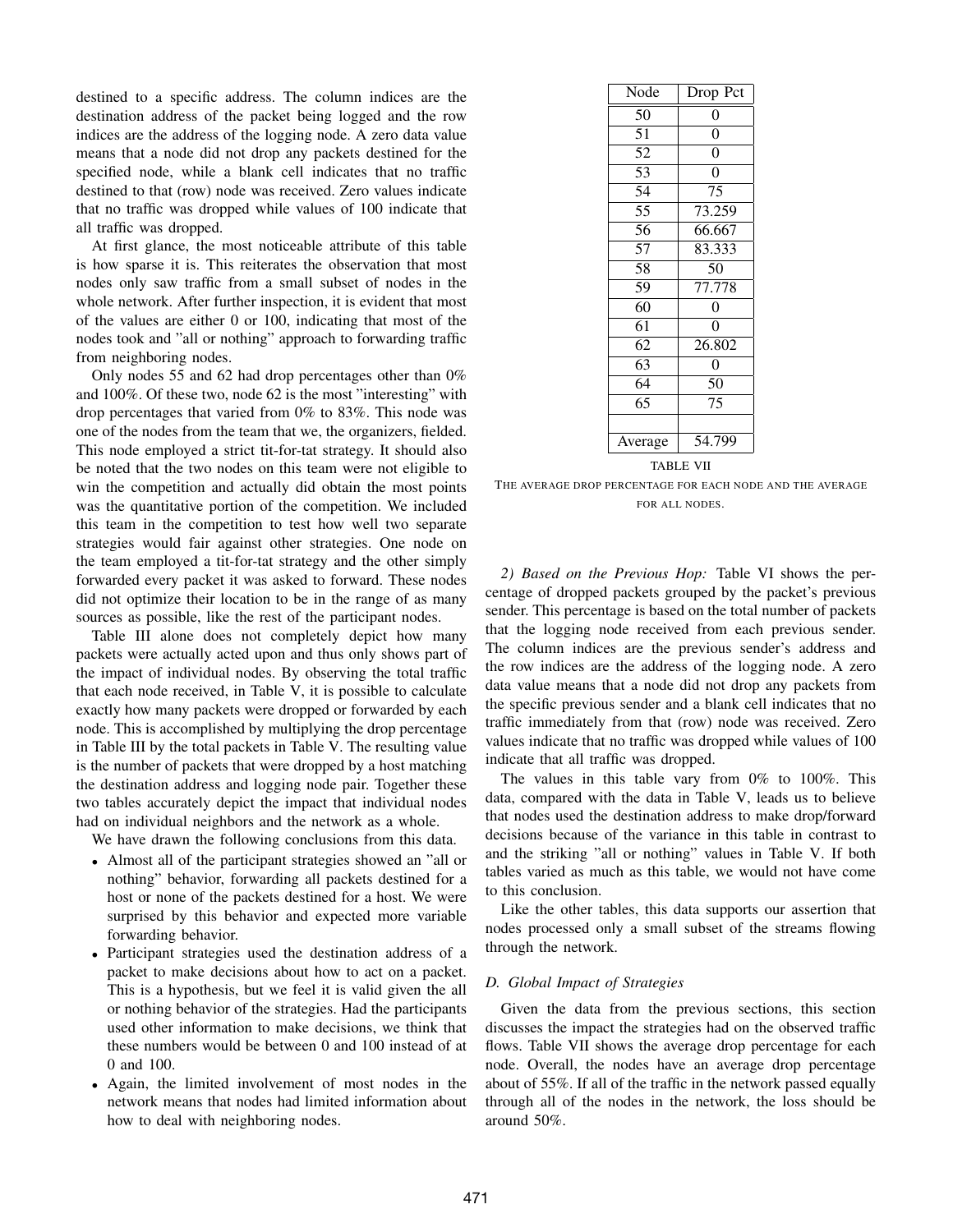|                 | 50           | 51               | 52               | 53               | 54             | 55               | 56               | 57           | 58               | 59               | 60 | 61 | 62       | 63               | 64               | 65             |
|-----------------|--------------|------------------|------------------|------------------|----------------|------------------|------------------|--------------|------------------|------------------|----|----|----------|------------------|------------------|----------------|
| 50              | $\theta$     | $\overline{0}$   |                  |                  |                |                  | $\mathbf{0}$     |              |                  |                  |    |    |          |                  |                  |                |
| $\overline{51}$ |              | $\overline{0}$   |                  |                  |                |                  |                  |              |                  |                  |    |    |          |                  |                  |                |
| $\overline{52}$ |              |                  | $\overline{0}$   |                  |                |                  |                  |              |                  |                  |    |    |          |                  |                  |                |
| $\overline{53}$ |              |                  |                  |                  |                |                  |                  |              |                  |                  |    |    |          |                  |                  |                |
| $\overline{54}$ |              | $\overline{100}$ |                  |                  | $\overline{0}$ |                  |                  |              | $\overline{100}$ |                  |    |    |          |                  | $\overline{100}$ |                |
| $\overline{55}$ |              |                  |                  | 100              |                | $\boldsymbol{0}$ |                  |              |                  | 100              |    |    | 39.5     | 100              | 100              |                |
| $\overline{56}$ |              | 100              |                  |                  |                |                  | $\boldsymbol{0}$ |              | 100              |                  |    |    |          |                  |                  |                |
| $\overline{57}$ |              | 100              | 100              |                  | 100            | 100              |                  | $\mathbf{0}$ | 100              |                  |    |    |          |                  |                  |                |
| $\overline{58}$ |              |                  |                  |                  | 100            |                  |                  |              |                  | $\boldsymbol{0}$ |    |    |          |                  |                  |                |
| 59              |              | 100              | 100              | 100              |                | 100              | 100              | 100          | $\mathbf{0}$     | $\overline{0}$   |    |    |          | 100              |                  |                |
| 60              |              |                  |                  |                  |                |                  |                  |              |                  |                  |    |    |          |                  |                  |                |
| 61              |              |                  |                  |                  |                |                  |                  |              |                  |                  |    |    |          |                  |                  |                |
| $\overline{62}$ | $\mathbf{0}$ | $\overline{0}$   | $\boldsymbol{0}$ | $\boldsymbol{0}$ | 83.3           | $\boldsymbol{0}$ | 38.1             | 81.9         | 38.2             | 31.7             |    |    | $\theta$ | $\boldsymbol{0}$ | 75.0             |                |
| $\overline{63}$ |              | $\boldsymbol{0}$ |                  |                  |                |                  |                  |              |                  |                  |    |    |          | $\boldsymbol{0}$ |                  |                |
| 64              |              |                  |                  |                  |                |                  |                  | 100          |                  |                  |    |    |          |                  | $\overline{0}$   |                |
| $\overline{65}$ | 100          | 100              |                  | 100              |                |                  |                  |              | 100              |                  |    |    | 100      | 100              | $\overline{0}$   | $\overline{0}$ |

TABLE V

THE PERCENTAGE OF PACKETS THAT WERE DROPPED BY EACH NODE, GROUP BY THE DESTINATION ADDRESS OF THE PACKET. ROWS ARE THE LOGGING NODE AND COLUMNS ARE THE DESTINATION ADDRESS.

|                 |                  |                  |                  |                  |                  | 51 |              | 56- |                  | 59- |                  |              |                  |     |
|-----------------|------------------|------------------|------------------|------------------|------------------|----|--------------|-----|------------------|-----|------------------|--------------|------------------|-----|
|                 | 21               | 22               | 23               | 24               | 50               | 54 | 55           | 57  | 58               | 61  | 62               | 63           | 64               | 65  |
| $\overline{50}$ | $\mathbf{0}$     | $\overline{0}$   | $\mathbf{0}$     | $\boldsymbol{0}$ |                  |    |              |     |                  |     | $\boldsymbol{0}$ |              | $\boldsymbol{0}$ |     |
| $\overline{51}$ |                  | $\overline{0}$   | $\boldsymbol{0}$ |                  | $\overline{0}$   |    |              |     |                  |     | $\overline{0}$   |              |                  |     |
| $\overline{52}$ | $\mathbf{0}$     |                  | $\overline{0}$   |                  |                  |    |              |     |                  |     | $\overline{0}$   |              |                  |     |
| $\overline{53}$ |                  |                  |                  |                  |                  |    |              |     |                  |     |                  |              |                  |     |
| $\overline{54}$ | $\boldsymbol{0}$ | 6.7              | 6.2              | 12.0             |                  |    |              |     |                  |     | 96.9             |              | 12.0             |     |
| $\overline{55}$ | 12.7             | $\boldsymbol{0}$ | 23.0             | 16.7             |                  |    |              |     |                  |     | $\boldsymbol{0}$ |              | 16.7             | 100 |
| 56              |                  |                  | 16.5             | 21.0             | $\boldsymbol{0}$ |    |              |     |                  |     | $\boldsymbol{0}$ |              | 21.0             |     |
| 57              | 6.9              | 23.5             | 9.3              | $\overline{5.9}$ |                  |    | $\mathbf{0}$ |     |                  |     | $\overline{0}$   |              | $\overline{5.9}$ |     |
| 58              | 67.9             |                  |                  | 100              |                  |    |              |     |                  |     |                  |              | 100              |     |
| 59              | 100              | 22.1             | 29.5             | 19.3             |                  |    |              |     | $\boldsymbol{0}$ |     | 26.3             | 100          | 19.3             |     |
| 60              |                  |                  |                  |                  |                  |    |              |     |                  |     |                  |              |                  |     |
| $\overline{61}$ |                  |                  |                  |                  |                  |    |              |     |                  |     |                  |              |                  |     |
| 62              | 17.6             | 4.7              | 16.5             | 11.2             |                  |    | $\mathbf{0}$ |     |                  |     |                  |              | 11.2             |     |
| 63              |                  |                  | $\mathbf{0}$     | $\overline{0}$   |                  |    |              |     |                  |     | $\boldsymbol{0}$ |              | $\mathbf{0}$     |     |
| 64              | 75.6             | $\boldsymbol{0}$ |                  |                  |                  |    |              |     |                  |     |                  |              |                  |     |
| 65              | $\boldsymbol{0}$ | 46.3             | 39.5             | 17.6             |                  |    |              |     |                  |     | 89.7             | $\mathbf{0}$ | 17.6             |     |

TABLE VI

THE PERCENTAGE OF PACKETS THAT WERE DROPPED BY EACH NODE, GROUP BY THE PREVIOUS HOP'S ADDRESS. ROWS ARE THE LOGGING NODE AND COLUMNS ARE THE PREVIOUS FORWARDING NODE.

However, Table VIII shows that the actual average global drop rate is just over 20% for all tests. The actual drop values in this table show that a subset of the nodes, those not in the high drop percentage group, forwarded most of the traffic in the network. The key point of this section is that regardless of how each node actually behaved, the global behavior was more significantly affected by the nodes that were actually in the data path between a source and destination.

#### IV. LESSONS LEARNED

This section details specific lessons that we learned during this project. These are presented in no particular order.

#### *A. Competitions are effective research tools.*

First and foremost, the MANIAC Challenge was a success in multiple ways. First, it facilitated a medium-sized, heterogeneous MANET that worked well in the face of packet dropping and route manipulation. Second, it brought together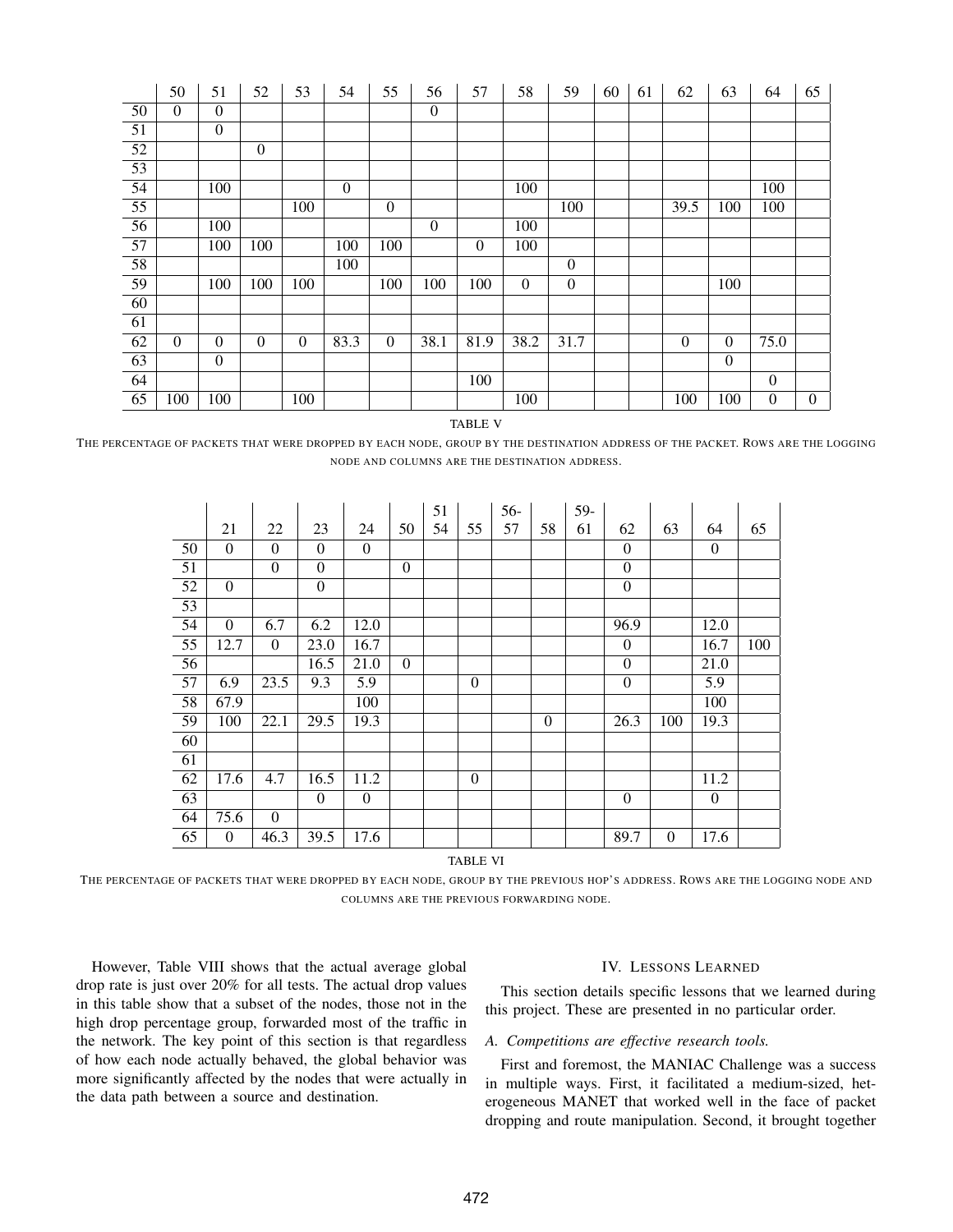| Version | Test | Accept Count | Drop Count | Drop Pct |
|---------|------|--------------|------------|----------|
|         |      | 69030        | 11914      | 17.259   |
|         |      | 64710        | 19129      | 29.561   |
|         |      | 64933        | 12120      | 18.665   |
|         | Avg. | 66224.333    | 14387.667  | 21.726   |

TABLE VIII

AVERAGE NUMBER OF ACCEPT AND DROP ACTIONS AND THE GLOBAL DROP PERCENTAGE.

researchers from all of the world who would have, likely, never been in the same place at the same time. Next, the collection of ideas for strategies extended well beyond what we could have devised on our own and showed how diverse such approaches can be. Finally, it created a wealth of experimental MANET behavior data for the research community we have made this data publicly available in the CRAWDAD Project [18].

#### *B. Heterogeneous MANETs can exist with minimal effort.*

While the logistics of creating and configuring the MANETs for the MANIAC Challenge were challenging, the actual communication between nodes in the network was almost flawless. We found few if any problems related to incompatibility between nodes. This leads us to believe that MANET standardization has come a long way and is mature enough to facilitate studies like this. The heterogeneous aspect of the MANIAC Challenge was not a challenge at all.

#### *C. Location and hardware play a large role in communication ability.*

In the first competition, the winning team had more traffic pass through its nodes than any other team. It is likely that the team's nodes' communication ability was better than the other nodes in the competition. We observed a similar run away victory in the second competition from a participant that worked hard to place himself in the "middle" of the network. Both of these winners had large amounts of the network traffic pass through them during the competition. Tangential to this is that in order for a forwarding strategy to have an effect on the network, traffic must be forwarded by that node, requiring it to be in a physical location that causes the routing protocols to send traffic to it. A good location can play a major role in the participation level of a node.

#### *D. Nodes were nomadic and moved to maximize their connectivity.*

In both competitions, participants paid close attention to how they where connected to the network and moved to maximize their connectivity with our source nodes. They did this by monitoring their routing table and moving slowly while watching carefully for the results of their movement. Most moved at the beginning of the competition, but settled down when they found a location that gave them reasonable connectivity with the most source nodes possible. This is interesting because it suggests there may be situations when nodes in a MANET move to maximize their communication ability. This is contrary to other movement models with no purpose or a purpose unrelated to communication ability. In some cases, communication may be the main concern. For example, notice how often people move about buildings trying to find a better mobile phone signal so they can use the phone.

#### *E. Data flows traverse a small subset of the total set of routes.*

We observed that packet flows through a network traverse only a small subset of the nodes in the network. When neighbor behavior observations are of interest, it is difficult to make such observations if traffic is nowhere near the node wishing to observe it. This lessens the possible impact of neighbor observation-based operations, such as reputationbased strategies.

We also noted that some nodes may become "core" nodes and end up forwarding a large percentage of the total traffic traversing the network. This bottleneck has been noted previously in MANET routing research. Our observations further confirm this, even in a fairly well-connected network with a high node-degree. In the context of forwarding strategies, this means that a single node can have a drastic effect on the network and can disrupt network traffic if it chooses to reduce its level of participation.

#### *F. Node drop behavior varied little over time.*

From Table V we observed that most nodes had drop rates of either 0% or 100%. From this we can summarize that most nodes did not vary their behavior over time. Regarding the participant strategies, we expected to see more variance over time of node behavior. This may be a result of strategies not seeing enough traffic to begin assessing the reputation of neighboring nodes. This would likely be a result of short lived traffic streams or the small amount of multi-hop traffic.

#### *G. Participation strategies do affect the larger network.*

Given the observations of this work, we conclude that participation strategies can have an effect on the network as a whole, but the level of effect varies based on other factors, including the location of the node in the network. Nodes on the periphery of the network can have "drop all" strategies, but the impact is minimal if if no traffic is routed to them. Conversely, nodes in the middle of a MANET, whether it be by choice or by chance, can have a drastic effect on the reliability of the network.

#### V. SUMMARY AND CLOSING THOUGHTS

In this paper, we presented some of the results of the MA-NIAC Challenge, a unique MANET research project structured around the premise of a competition. We discussed the premise and logistics of the competition, including the motivation, software, and venue. Next, we discussed some of the strategies that were employed by participants in the competition. Finally, the remainder of the paper presented and discussed results in the areas of traffic flow and the effects of participant strategies.

In the broader sense, we used the network created by the competition to study how experimental MANETs move and